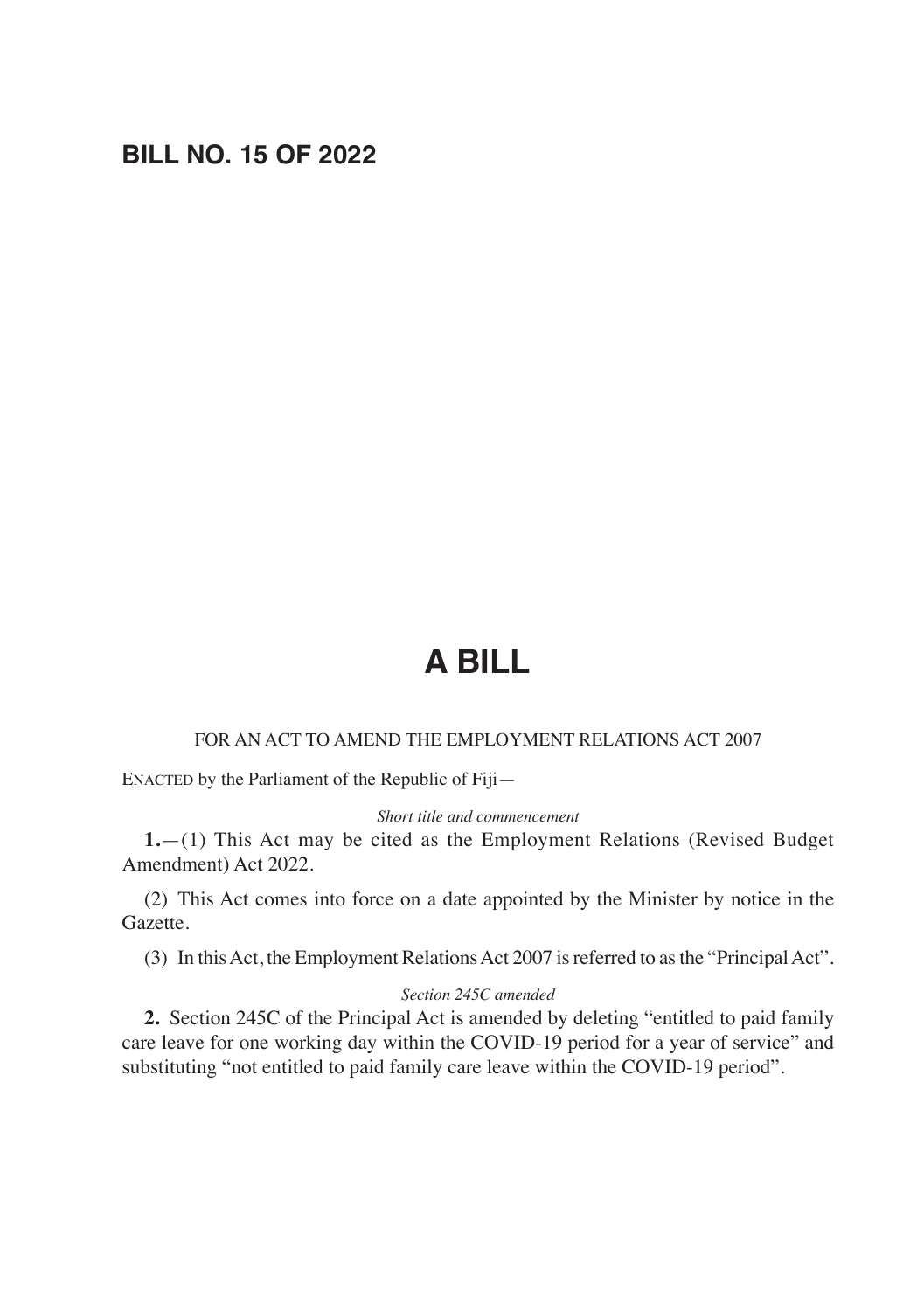## 2 *Employment Relations (Revised Budget Amendment)*— *of* **2022**

*Section 245D amended*

#### **3.** Section 245D of the Principal Act is amended by—

- *(a)* deleting subsection (2);
- *(b)* renumbering subsection (1) as section 245D; and
- *(c)* deleting "entitled to paternity leave and to abstain from work for one working day within the COVID-19 period for a year of service" and substituting "not entitled to paid paternity leave within the COVID-19 period".

#### *Section 245G inserted*

**4.** The Principal Act is amended after section 245F by inserting the following new section—

"*Transitional provisions for the Employment Relations (Revised Budget Amendment) Act 2022*  $245G$ .—(1) In relation to family care leave, and for the avoidance of doubt—

- *(a)* a worker who has utilised one working day of paid family care leave under section 68A in a year of service commencing before the date of commencement of the Employment Relations (Revised Budget Amendment) Act 2022 and ending within the COVID-19 period is not entitled to paid family care leave for the remainder of such year of service;
- *(b)* a worker who has utilised one working day of paid family care leave under section 68A in a year of service commencing before the date of commencement of the Employment Relations (Revised Budget Amendment) Act 2022 and ending within the COVID-19 period—
	- (i) must not be made to reimburse his or her employer for the use of such leave; and
	- (ii) subject to the reductions to leave entitlements under the Employment Relations (Revised Budget Amendment) Act 2022, does not lose his or her entitlement to any other type of leave guaranteed under this Act or his or her employment contract; and
- *(c)* if an employer approved, before the date of commencement of the Employment Relations (Revised Budget Amendment) Act 2022, an application for paid family care leave in a year of service commencing before the date of commencement of the Employment Relations (Revised Budget Amendment) Act 2022 and ending within the COVID-19 period and the approved application pertains to a working day within the COVID-19 period, the excess day is not a statutory leave entitlement under this Act, however the employer, at the employer's discretion, may grant the approved leave despite the statutory reduction of such leave provided by the Employment Relations (Revised Budget Amendment) Act 2022.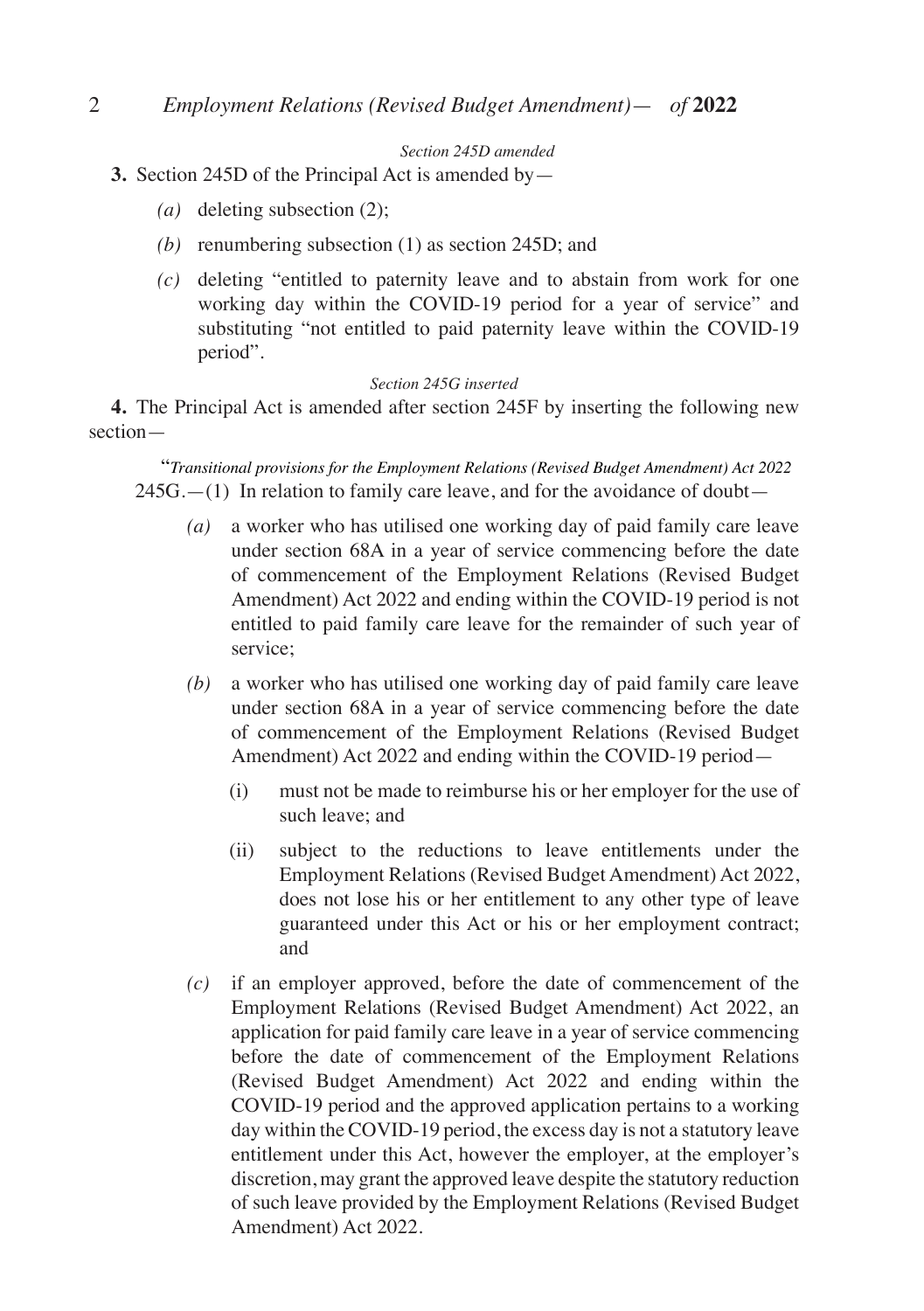- (2) In relation to paternity leave, and for the avoidance of doubt—
	- *(a)* a worker who has utilised one working day of paid paternity leave under section 101A in a year of service commencing before the date of commencement of the Employment Relations (Revised Budget Amendment) Act 2022 and ending within the COVID-19 period is not entitled to paid paternity leave for the remainder of such year of service;
	- *(b)* a worker who has utilised one working day of paid paternity leave under section 101A in a year of service commencing before the date of commencement of the Employment Relations (Revised Budget Amendment) Act 2022 and ending within the COVID-19 period—
		- (i) must not be made to reimburse his employer for the use of such leave; and
		- (ii) subject to the reductions to leave entitlements under the Employment Relations (Revised Budget Amendment) Act 2022, does not lose his entitlement to any other type of leave guaranteed under this Act or his employment contract; and
	- *(c)* if an employer approved, before the date of commencement of the Employment Relations (Revised Budget Amendment) Act 2022, an application for paid paternity leave in a year of service commencing before the date of commencement of the Employment Relations (Revised Budget Amendment) Act 2022 and ending within the COVID-19 period and the approved application pertains to a working day within the COVID-19 period, the excess day is not a statutory leave entitlement under this Act, however the employer, at the employer's discretion, may grant the approved leave despite the statutory reduction of such leave provided by the Employment Relations (Revised Budget Amendment) Act 2022.".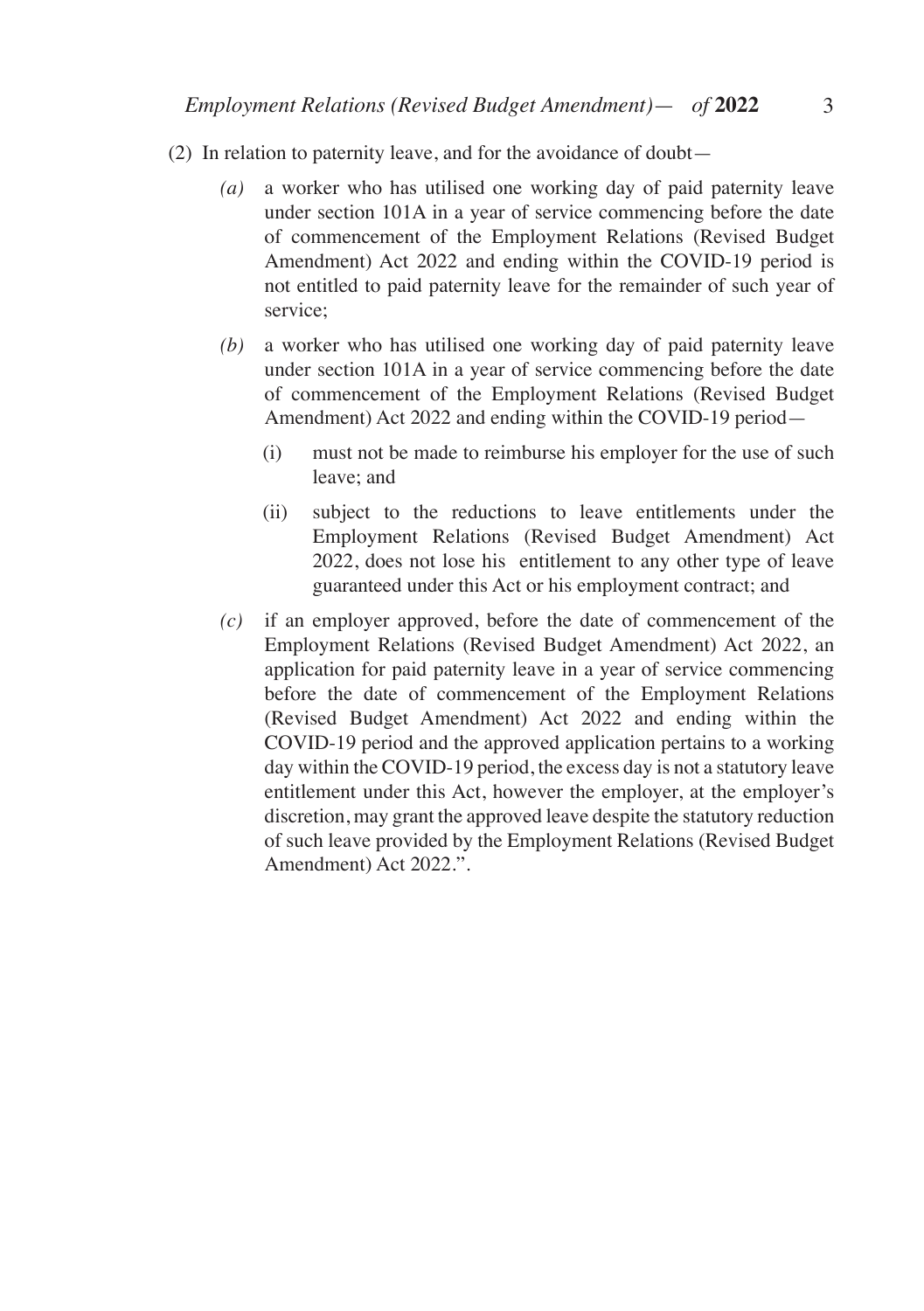*Office of the Attorney-General Suvavou House Suva*

*March 2022*

## **EMPLOYMENT RELATIONS (REVISED BUDGET AMENDMENT) BILL <sup>2022</sup>** ––––––––

## **EXPLANATORY NOTE**

*(This note is not part of the Bill and is intended only to indicate its general effect)*

## **1.0 BACKGROUND**

- 1.1 In 2020, Parliament enacted amendments to the Employment Relations Act 2007 (**'Act'**) to reduce the entitlements for family care leave and paternity leave from 5 days to 2 days during the COVID-19 period.
- 1.2 In 2021, Parliament enacted amendments to the Act to further reduce the entitlements for family care leave and paternity leave from 2 days to 1 day during the COVID-19 period.
- 1.3 These were measures taken to help businesses and employers cope with the COVID-19 pandemic.
- 1.4 The Employment Relations (Revised Budget Amendment) Bill 2022 (**'Bill'**) seeks to amend the Act to suspend the entitlements for family care leave and paternity leave during the COVID-19 period to further assist businesses and employers cope with the effects of the COVID-19 pandemic which are likely to be felt over at least the next 2 years.

## **2.0 CLAUSES**

- 2.1 Clause 1 of the Bill provides for the short title and commencement. If passed by Parliament, the amending legislation will come into force on a date appointed by the Minister by notice in the Gazette.
- 2.2 Clause 2 of the Bill amends section 245C of the Act to suspend the entitlement to family care leave during the COVID-19 period.
- 2.3 Clause 3 of the Bill amends section 245D of the Act to also suspend the entitlement to paternity leave during the COVID-19 period.